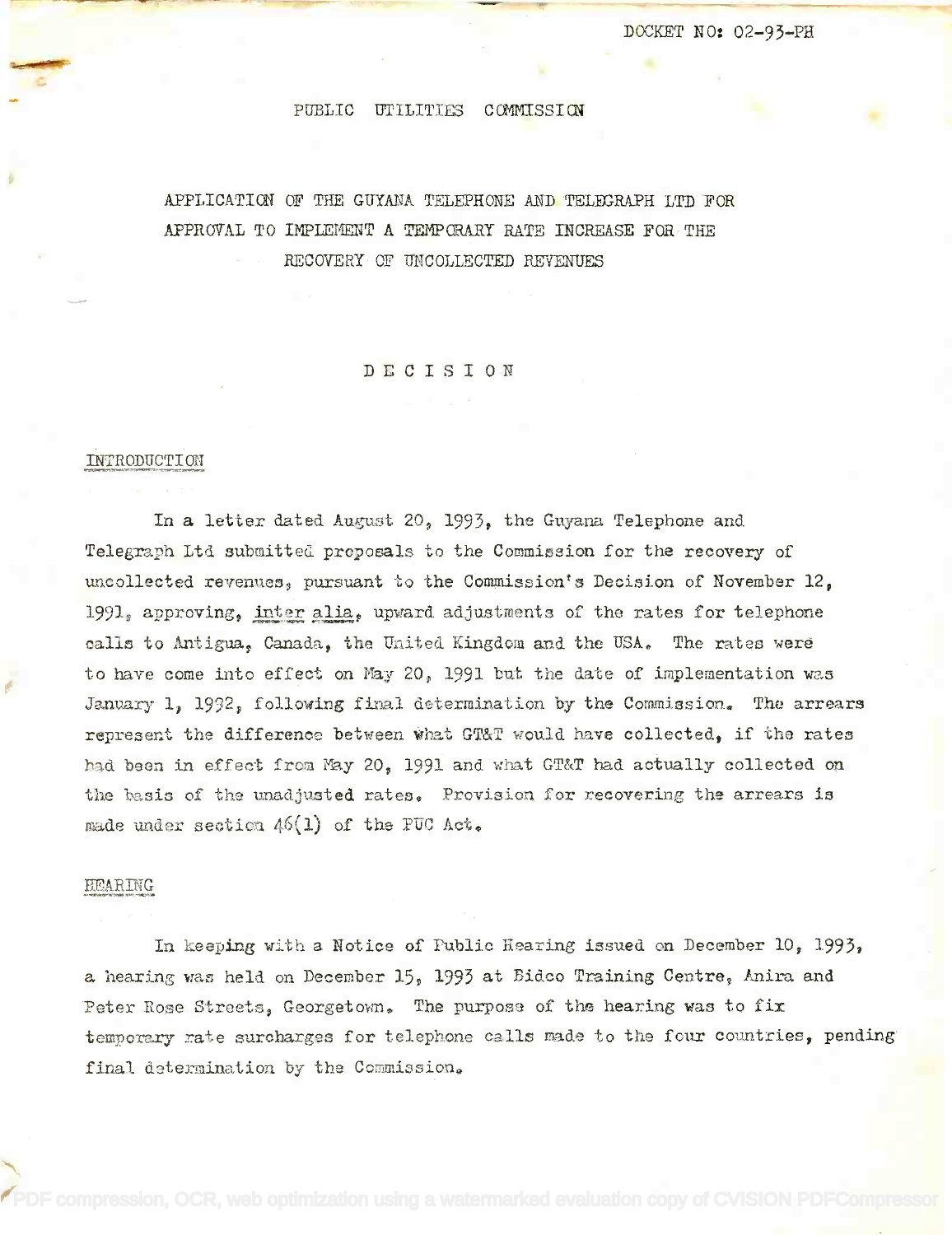# PARTIES PRESENT

GT&T was represented by Mr Clarence Hordatt, General Manaæer, Mr Godfrey Statia, Manager (Revenue), Mr Lawerence Fuccella, Finance Controller, Mr Joseph Saunders, Legal Adviser and Ms Sonita Jagan, Assistant Finance nr Joseph Saunders, Legal Adviser and Me Sonita Jagan, Assistant Finance Controller. Controller •.

Officials of the Guyana Consumers Association were present at the Officials of the Guyana Conswners' Association were present at the hearing but the Association did not request intervenor status in response to hearing but the Association did not request intervenor status in response to the invitation issued in the Notice of Public Hearing. There was no request the invitation issued in the Notice of Public Hearing~ There was no request from other persons or individuals to participate in the proceedings.

# EVIDENCE

In keeping with the Commission's Order, dated November 12, 1991 and in accordance with the letters from the Commission's Secretary, dated February 21, 1992 and November 30, 1993, GT&T submitted information on the amount of arrears 1992 and November 30, 1993, GT&T submitted information on the amount of arrears from its telephone customers for calls made to the four countries as well as from its telephone customers for calls made to the four countries as well as the actual revenues received for the period January 1992 to October 1993 and the aetual revenues received for the period January 1992 to October 1993 and monthly revenue projections for the period January 1, 1994 to June 30, 1996. monthly revenue projections for the period January 1, 1994 to June 30, 19964 The submission also included proposals for temporary surcharges to enable GT&T The submission also included proposals for teffipo~lrysurcharges to enable GT&T to recover the uncollected revenues over a period of 30 months.

The Commission engaged Lynch Associates as consultants to carry out a The Commission engaged Lyrlch Associates as consultants to carry out a preliminary test and analysis of the inforration provided by GT&T. The report preliminary test and analysis of the Infonration provided by GT&T. The report of the consultants was made available to the utility.

It was clear from the comments and responses at the hearing that much work is yet to be done before the Commission could be in a position to make a final determination, There was need for further information, and clarifications, particularly information on aspects of GT&T's operations that were considered important for arriving at a final determination. A major concern is that

2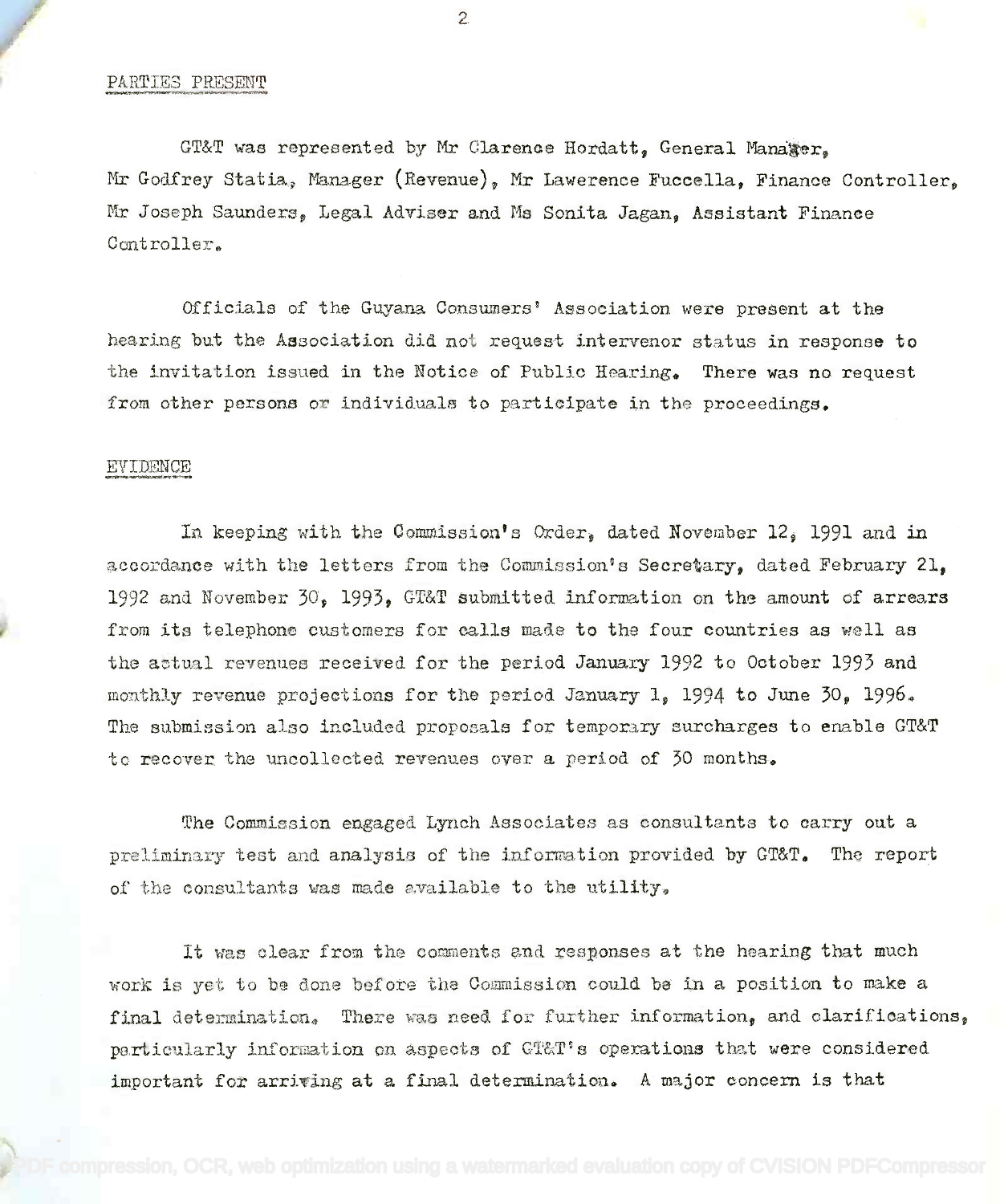the arrears to be collected reflect as accurately as possible what would have been received by the utility from its customers for telephone calls have been received by the utility from its customers for telephone calls to the four countries, had the new rates been in effect from May 20, 1991. More work clearly has to be done in this connection.

The Commission held that the information submitted by the utility along with the comments and explanations by its representatives, as well as by the consultants, provide a reasonable basis for establishing temporary surcharges.

Representatives of GT&T had drawn attention to the fact that the conversion rate for the SDR, on the basis of which, the collection charges for Canada and the United Kingdom we**re** adjusted, was not correct. The Commission agreed that the correct rate was US\$1.39256 to one SDR, and not US\$1.27981 to one SIM, on which its earlier decision was based. The collection charge for calls to the *two* countries concerned, were therefore adjusted accordingly, with effect from May 20, 1991, and this adjustment was reflected in the uncollected revenues in respect of calls to the four countries. The temporary rate increases originally proposed. by the utility were also adjusted to reflect the correction of the conversion rate of the SDR.

pe

After considering the information presented and the comments made at the hearing, the Commission decided that a temporary surcharge amounting to 70 percent of CT&T's adjusted surcharge proposals was a reasonable basis on which the utility could commence its recovery, pending final determination of the matter.

The Commission based its decision on CT&T's estimates of uncollected revenues in relation to payments by customers at the old rates for telephone service during the period in question, after adjustments for the correction of the US\$/SDR exchange rate in respect of Canada and the United Kingdom and on its proposals for temporary surcharges for the recovery of these arrears.

3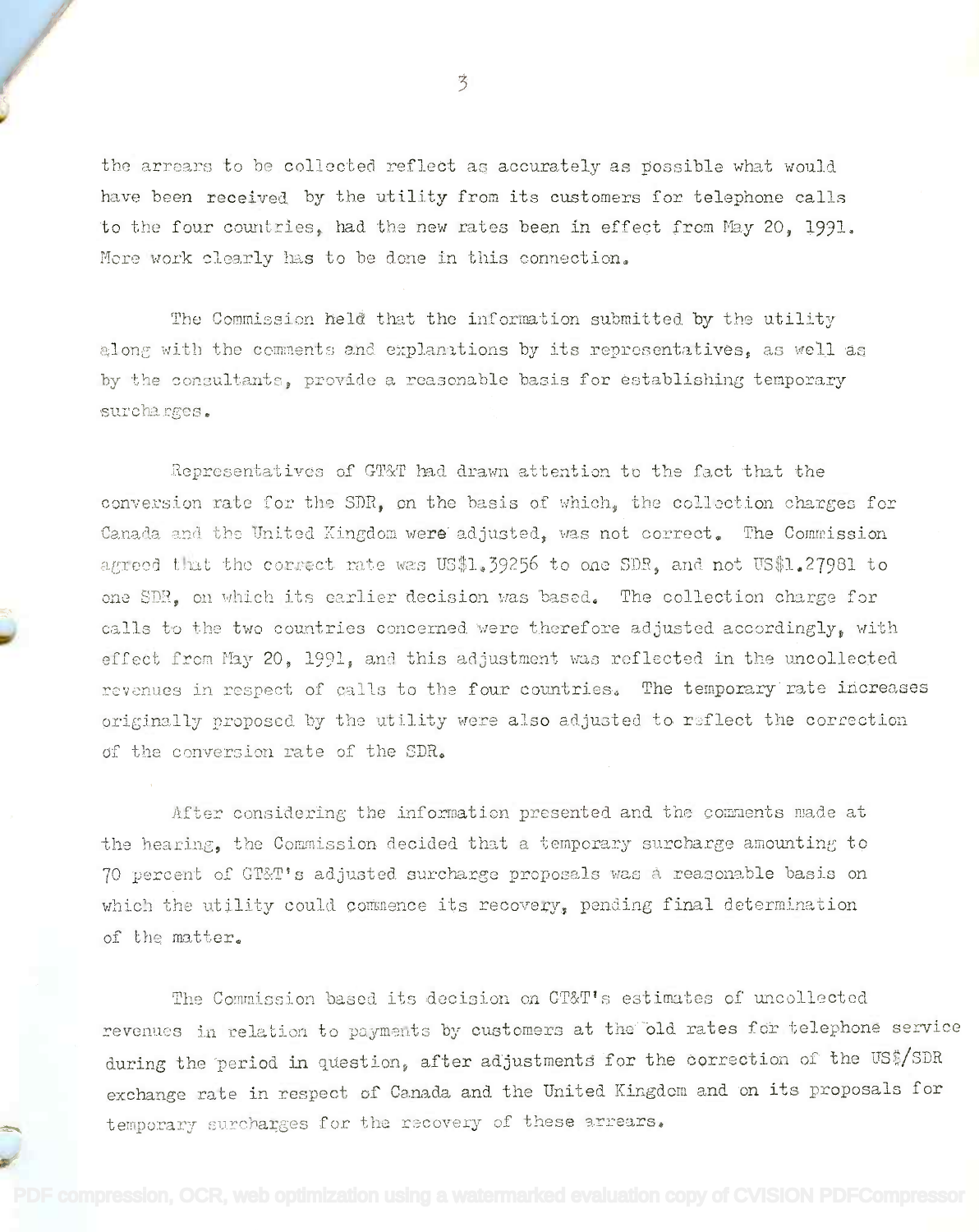| Destination                                | Uncollected<br>Revenues                            | Proposed<br>Surcharge |
|--------------------------------------------|----------------------------------------------------|-----------------------|
| бенце от после дел начале предсе не поляти | <b>Council Country Council and Directed</b><br>G\$ | $G$ per min.          |
| ANTIGUA                                    | 3,455,428                                          | 12.26                 |
| CANADA                                     | 46,893,343                                         | 9.71                  |
| U.K                                        | 46,086,618                                         | 21.58                 |
| $U_{\bullet}S_{\bullet}A$                  | 249,563,617                                        | 13.13                 |
|                                            | 345,981,006                                        |                       |

GT&T's estimates and proposals are as follows:

As stated above the arrears will have to be adjusted as necessary to reflect the difference between what was paid by GT&T's customers at the old rates and what would have been paid, had the new rates been in effect from May 20, 1991.

#### ORDFR

Accordingly; the Commission orders as follows:

(a) Pending final Commission determination of GT&T's request, the utility is hereby authorised to implement, with effect from January 1, 1994, temporary rate increases or surcharges in respect of telephone calls to Antigua, Canada, the United Kingdom and the USA, as set out in Annex 1 hereto, to enable it to commence recovery of revenues in arrears, consequent upon the implementation of rate adjustments, pursuant to the Commission's Order, dated November  $12<sub>j</sub>$  1991.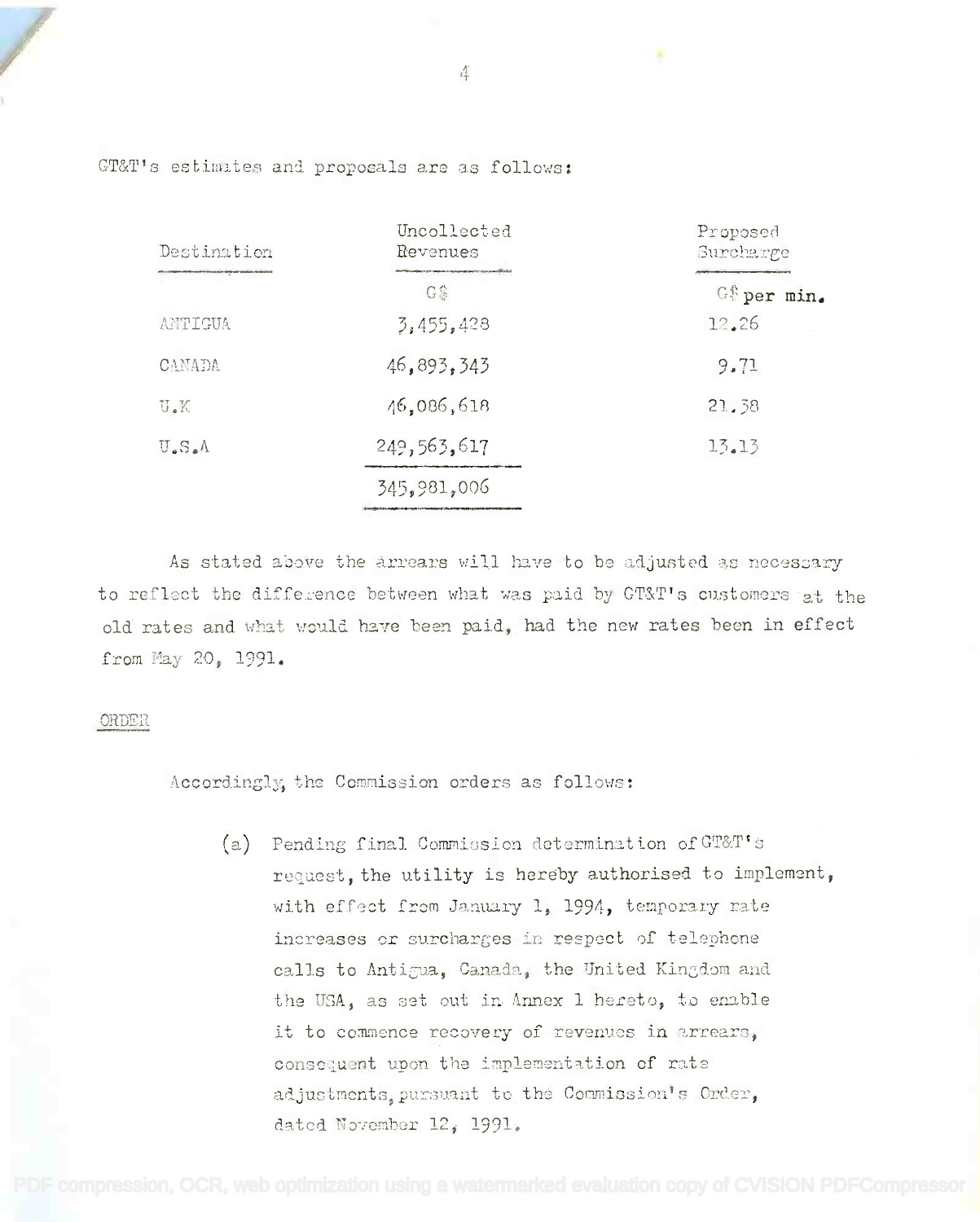- (b) These temporary rate increases shall remain in (b) These temporary rate increases shall remain in effect up to March 31, 1994, unless the Commission effect up to March 31, 1994, unless the Commission reaches a final determination before that date, in reaches a final determination before that date, in which case, the rates now authorised shall cease which case, the rates now authorised shall cease to have effect from such date as the Commission may to have effect from such date as the Commission may decide and shall be replaced by the rates finally decide and shall be replaced by the rates finally determined. This time limitation may be extended determined. This time limitation may be extended at the discretion of the Commission. at the discretion of the Commission.
- (c) GT&T shall publish an amended schedule of rates to (0) GT&T 81~ll publish an amended sohedule of rates to give effect to the temporary rate increases.
- (d) GT&T shall submit monthly reports to the Commission (d) GT&T shall submit monthly reports to the Commission in the form set out at Annex 11, furnishing, inter alia, information on the amount of arrears recovered during the reporting month, the accumulated during the reporting month, the aecumulated recoveries to the end of that month. The reports recoveries to the end of that month.. The reports shall be submitted no later than 15 days after the shall be submitted no later than 15 days after the end of each month.
- (e) GT&T shall maintain its records in such form as to (e) GT&T shall maintai11 its records in such form as to enable it to refund or credit its customers in full, as the Commission may direct, in the event the revenues as the Commission may direct. in the event the revenues recovered during the period, in respect of any recovered during the period, in respect of any particular rate or country, exceed the arrears due, as particular rate ot country, exceed the arrears due, as finally determined by the Commission. finally determined by· the Commissionc